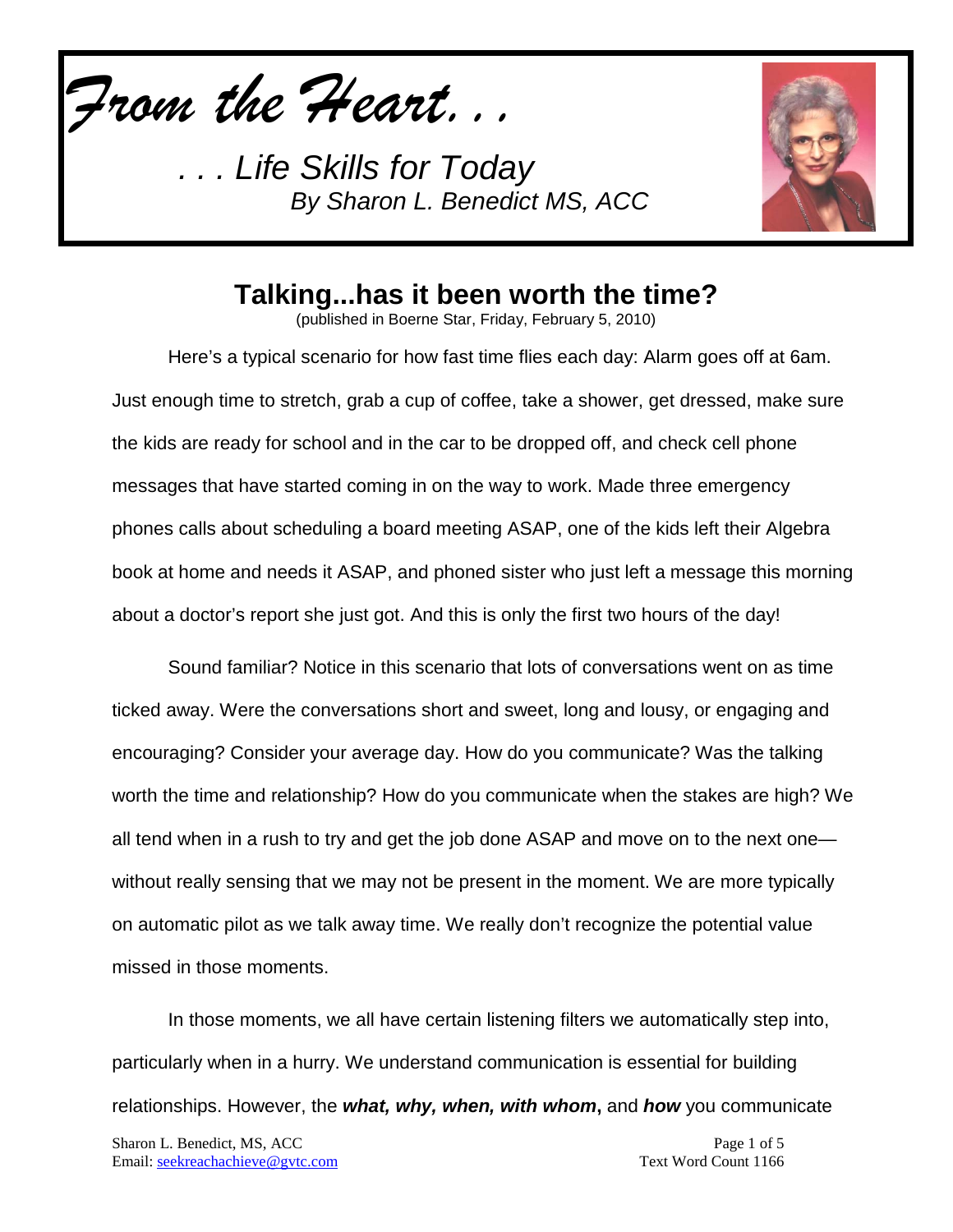are intimately attached to your beliefs, where you live, your life experiences, education, connections, even your personality style. The way you use your time in communicating is directly impacted by these factors.

As you can imagine, each of us have our own way of communicating and exhibiting certain "listening filters." Here are some examples of the most common filters offered by a fellow coach, Chris Lucerne:

- *Rehearsing***: Instead of truly listening, you are thinking about what you will say next.** You may put on the appearance of listening, but your focus is on your response. You respond to what you think you heard, not necessarily to what was actually said. "OK, I've got to tell them to calm down if they want to resolve this ... no, that won't validate their feelings. First I'll say, "Sounds like you've got a right to be sad or hurt or whatever." Then what? What would be the right thing to say after that?"
- *Denying Content or Feelings***: Here you discount another's feelings by telling them that what they feel is wrong.** Denying the content of a conversation just because you don't agree with it also tells the other person they are wrong. "Oh, you shouldn't feel that way." "You don't really think that!" "You can't tell me that you're getting upset over that."
- *Derailing***: Derailing means avoiding a topic by abruptly changing the subject in order to avoid being uncomfortable**. "You need a vacation from your problems. Have you planned one for this year? Let me tell you what I did when I went to the mountains last summer. "
- *Evaluating/Judging***: Judging is the mental-emotional act of looking down at**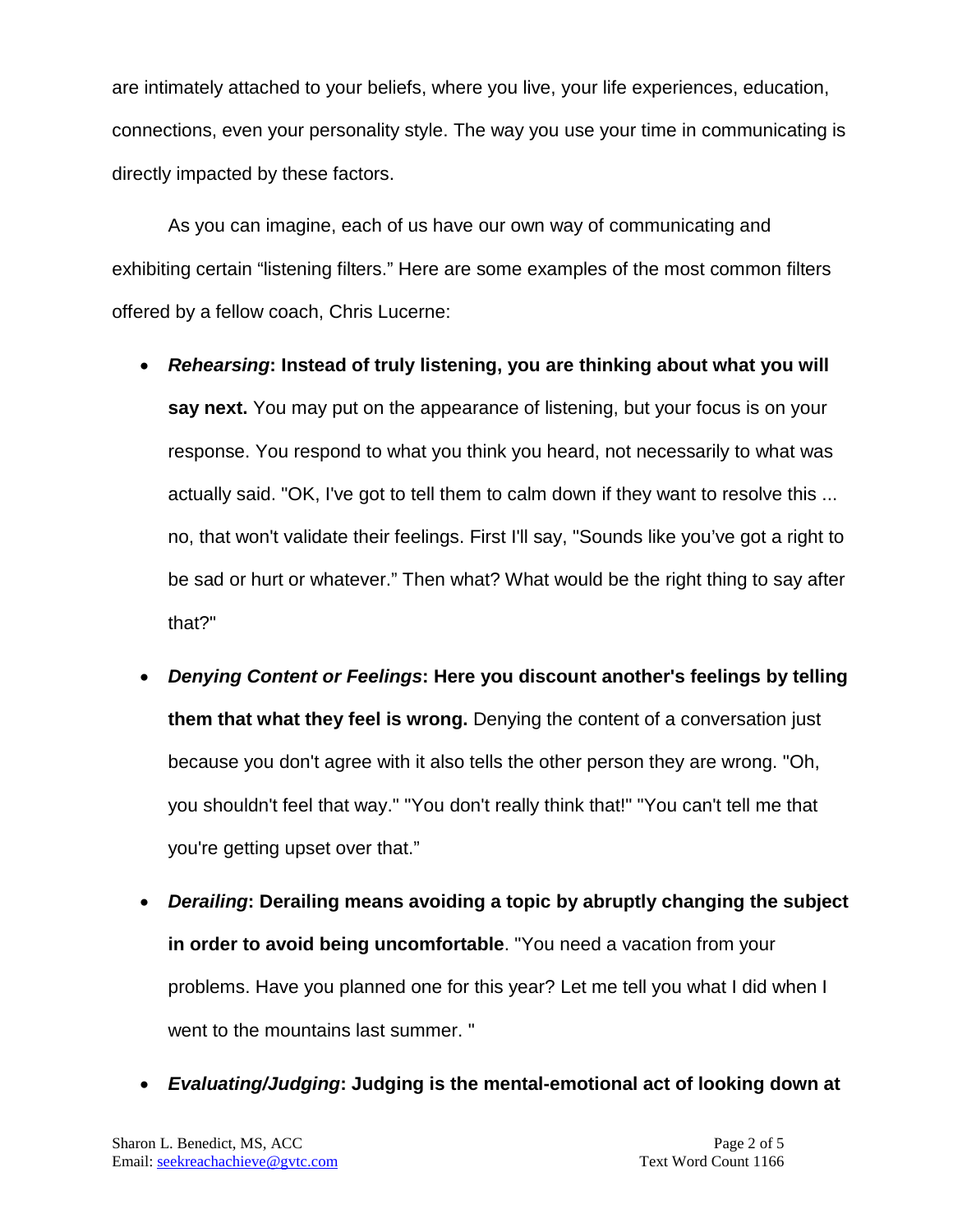**someone,** from a superior perspective and finding fault with him in some way. Judging can also be an excellent defense against your own feeling of inadequacy. "Well that's ridiculous to get upset over." "I can't believe you're being so irrational about ."

- *Sparring***: Sparring means that you enjoy debate and argument. You value the process of arguing, defending your point of view**, and pushing it on to others. "Let me play devil's advocate here, what about \_\_\_\_ ?" "I think you ought to consider the opposite perspective."
- *Nitpicking***: Nitpicking means choosing some small aspect of the other person's presentation and finding fault** with it so as to obscure the overall message. "What does mean?" "What do you mean by that?" "Why do you think that?"
- *Being Right***: It is an effective defense against looking at yourself -- your beliefs, politics, behaviors, and feelings**. You won't listen to criticism; you won't take feedback; you block out alternative points of view. Since you can't hear such information, you can't effectively grow and adapt. "There's only one way to resolve this. You've got to \_\_\_\_ ." "I wouldn't handle it like that." "It's not the right way to do it. You should \_\_\_\_ "
- *Giving advice***: Instead of listening, you like to "help" by giving advice. Sometimes this is done in an important and superior manner** leaving the other person feeling not listened to, even put down. Even if there is no superior manner, you may tend to give advice too quickly. You don't understand what advice is needed, if any, because you haven't truly listened. "You know what you should do?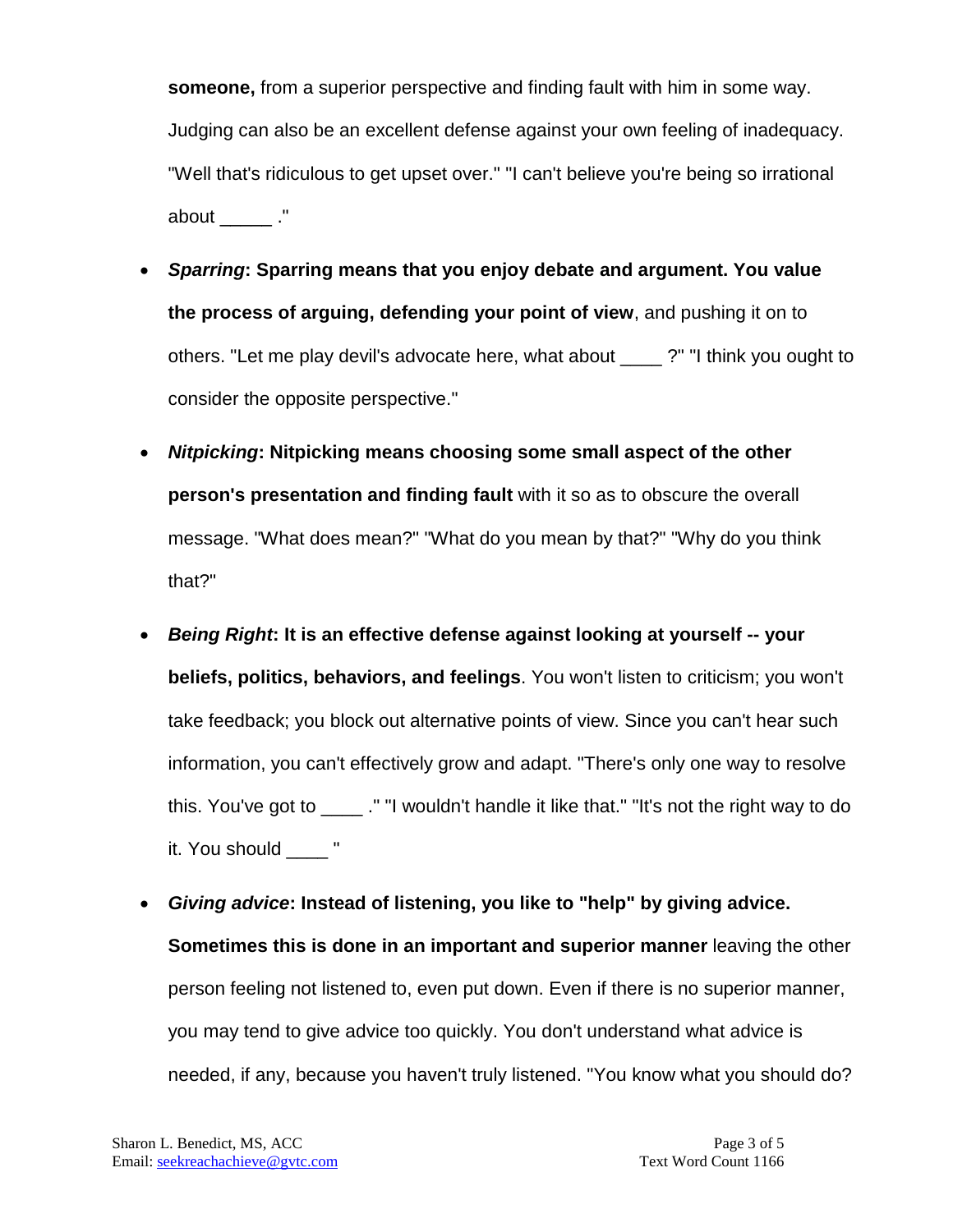You should\_" "If I were you I'd\_." "My advice to you is to\_\_\_."

With all listening filters, we are just talking away time without engaging in genuine dialogue that connects us with each other. With genuine dialogue, each encounter is definitely worth the time for both. Genuine dialogue is essential when the stakes are high.

In Kerry Patterson's book, *Crucial Conversations, Tools for Talking When Stakes are High,* crucial conversations are about tough issues. They may not only be challenging, frustrating, annoying, even frightening, but "the results could have a huge impact on the quality of your life" for better or worse. While emotions run high in these types of conversations, Patterson and the other authors believe "If you know how to handle (even master) crucial conversations, you can step up to and effectively hold tough conversations about virtually any topic."

William Isaacs, author of the classic book, *Dialogue,* and founder of the Dialogue project at MIT, agrees. "In a dialogue, people are not just interacting, but creating together"—forever transforming the person, relationship, career, organization, and community. **Both Isaacs and Patterson direct us to first examine our own motives and heart intent on what we believe.** 

Starting from the "inside-out" applies whether you are asking your friend to be more supportive, or want to present your ideas on expanding the vision for the organization. Do you think you are right and always want to "fix them" or "bring them over to your side?" To discover gems for making communication well worth the time, I recommend both Patterson's and Isaacs' books to read.

The key points are also discussed in my lifeskills manual, *Celebrating Your Journey, Lifeskills in Synergy,* available on my website. You will find it well worth your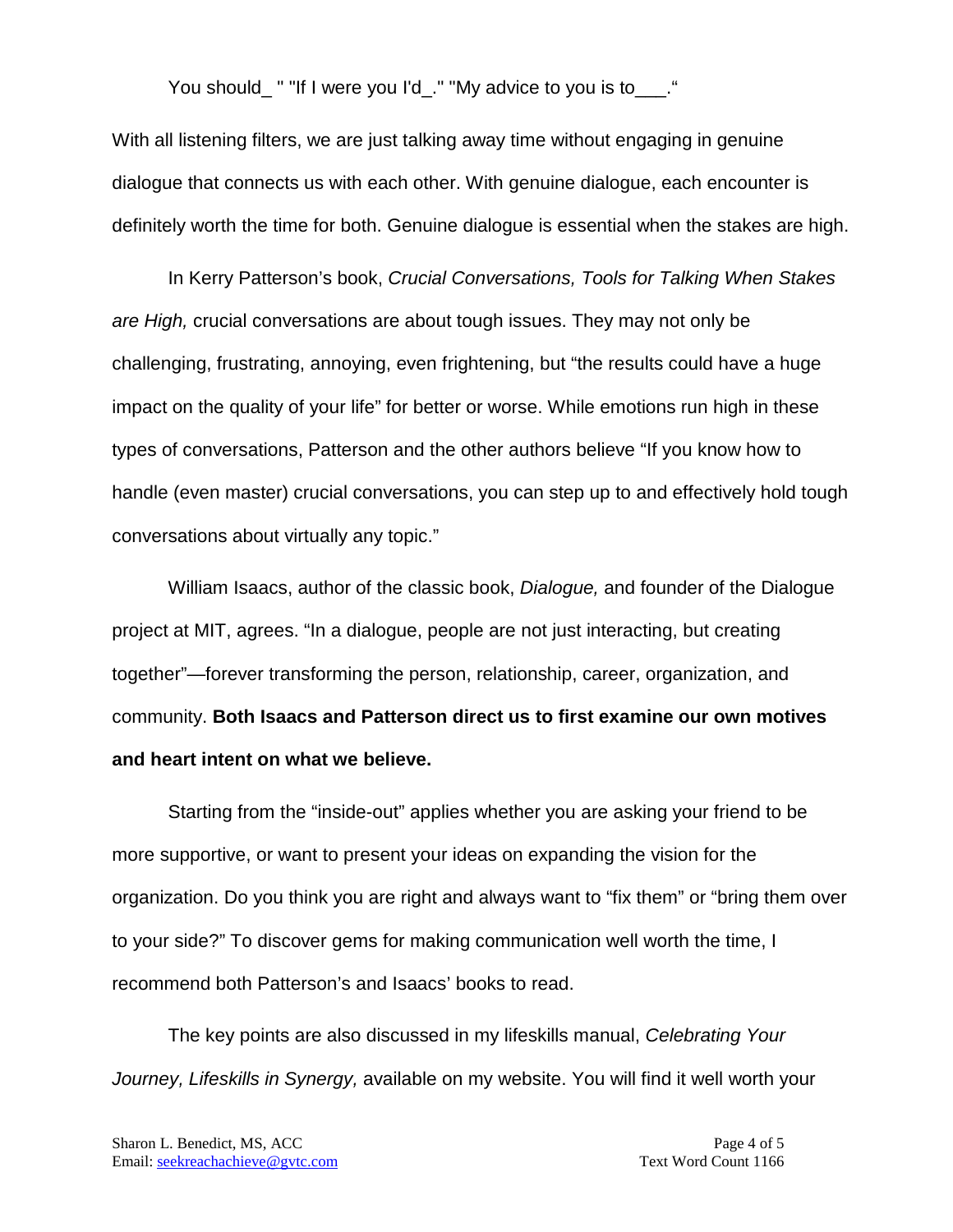time. Being that our focus for the month is time management, the next article will delve

into how time management is really "life management." See you then.

--

Sharon L. Benedict, MS, ACC, is a certified life wellness coach-consultant, specializing in life skills, wellness, and creative arts development for individuals, businesses and organizations [\(www.harvestenterprises-sra.com\)](http://www.harvestenterprises-sra.com/).She welcomes your questions and comments and can be contacted at [seekreachachieve@gvtc.com.](mailto:seekreachachieve@gvtc.com)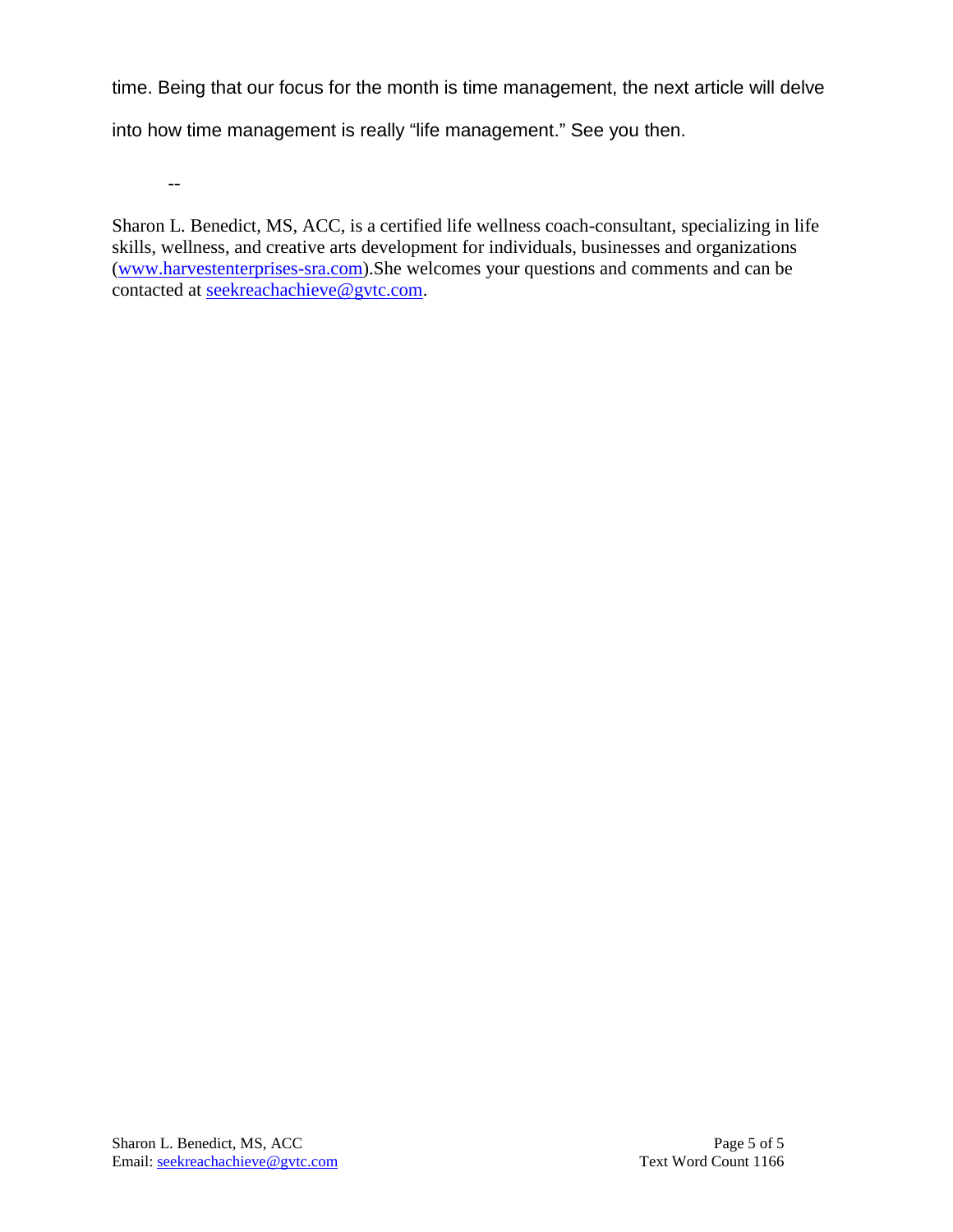*From the Heart...*



**Having the Time of your Life?**

(published in Boerne Star, Friday, February 12, 2010)

*The Time of Your Life* was a 1939 five-act play by American playwright William Saroyan. The play was the first drama to win both the Pulitzer Prize for Drama and the New York Drama Critics Circle Award. Much of the action of the play centers on Joe, a young loafer with money who encourages San Francisco bar patrons in their eccentric behaviors. Joe encounters and helps (sort of) a number of colorful characters, including a would-be dancer, prostitute, frenetic young man in love, an old man who looks like Kit Carson, and an affluent society couple. The play since went on to film and television in the decades ahead.

Although I wouldn't say this play represents the best way to "have the time of your life," it definitely does give us a slice of life for some people. How is your slice of life? Can you say you are "having the time of your life?" Isn't it interesting how the words, time and life, are together in this phrase?

Since this month's focus is on managing your time, how would you define time management? Having the time of your life just might give you a hint. Here's what I think it is . . . *LIFE MANAGEMENT*. One wonders how any of the characters in the play just mentioned would survive, let alone thrive. Two of the most troublesome barriers to thriving in life are what I call "Muddling Through" & "Controlled Chaos." We all deal with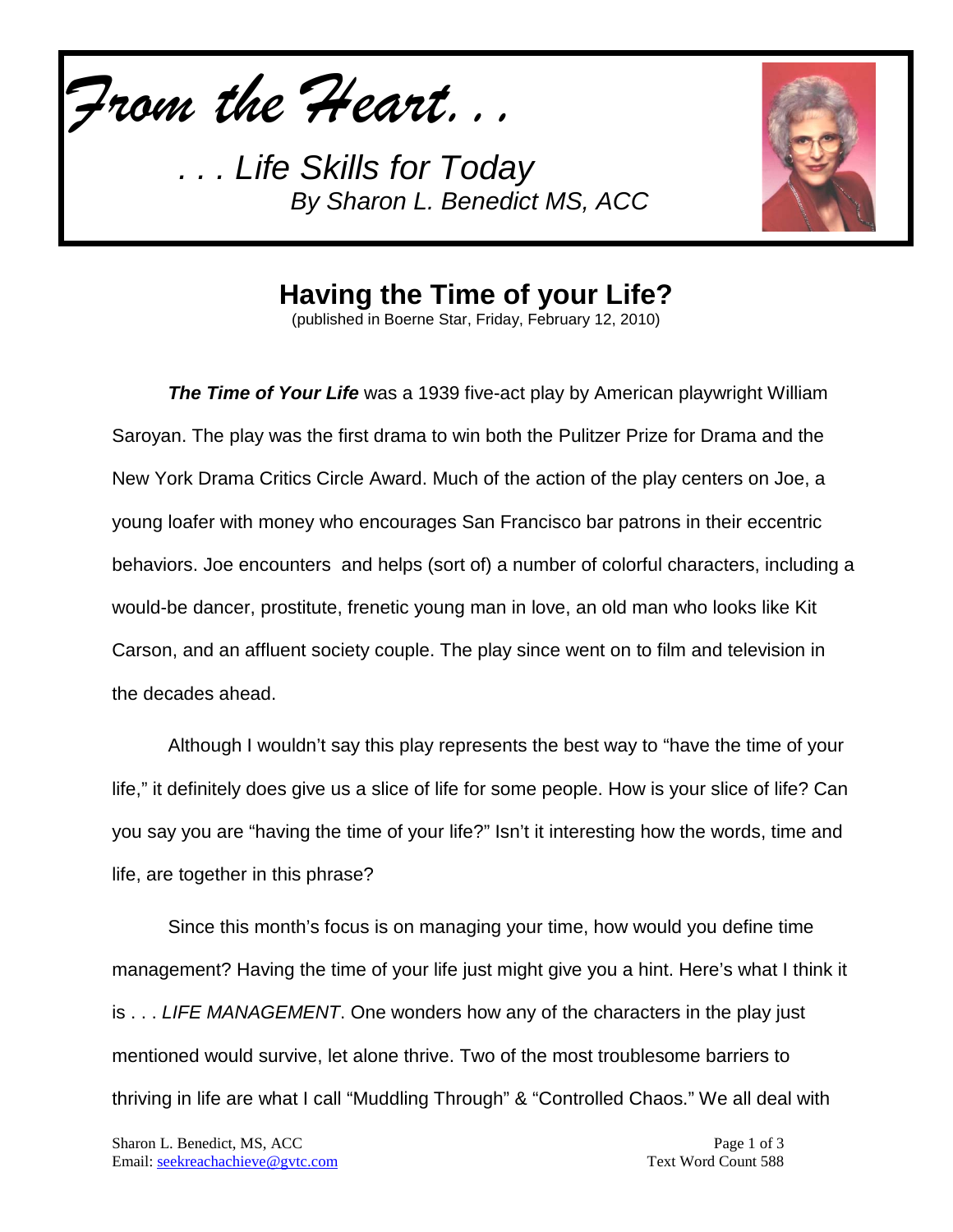the realities of what I call "controlled chaos." We all eventually burn out trying to live a "catch up" existence. Without knowing our specific dreams and goals, life's journey will have little conscious purpose or direction. That's what I call "muddling through."

What other barriers can you think of that you may have experienced yourself? Here are just a few:

- Too many discretionary commitments (including use of iPods, MP3 players, cell phones, computer games/browsing/chat rooms/TV)
- Career/work is always on overtime; you bring work home; spend hours commuting to work
- **Financial limitations; mismanagement of finances**
- **Major health and/or relationship challenges**
- **EXTED 10 FILE 10 Inconstruct** Filther or no spousal participation/support for tasks and responsibilities
- **Unable or unwilling to seek support or help**
- Physical clutter; lack organizational skills; personality style doesn't lean in that direction

Are any of these familiar to you? If so, pick a couple of these barriers and share your thoughts with your spouse or trusted friend for feedback and ideas on how to remove these barriers. Once you come up with two possible actions, begin next week to put one of them into action. Ask your friend to help you stay accountable to your commitment to free yourself of that barrier in the months ahead. Be sure to make sure your actions support your life dreams and goals, short-term and long-term.

The key benefit of this exercise is giving you the ability to *stay focused* and have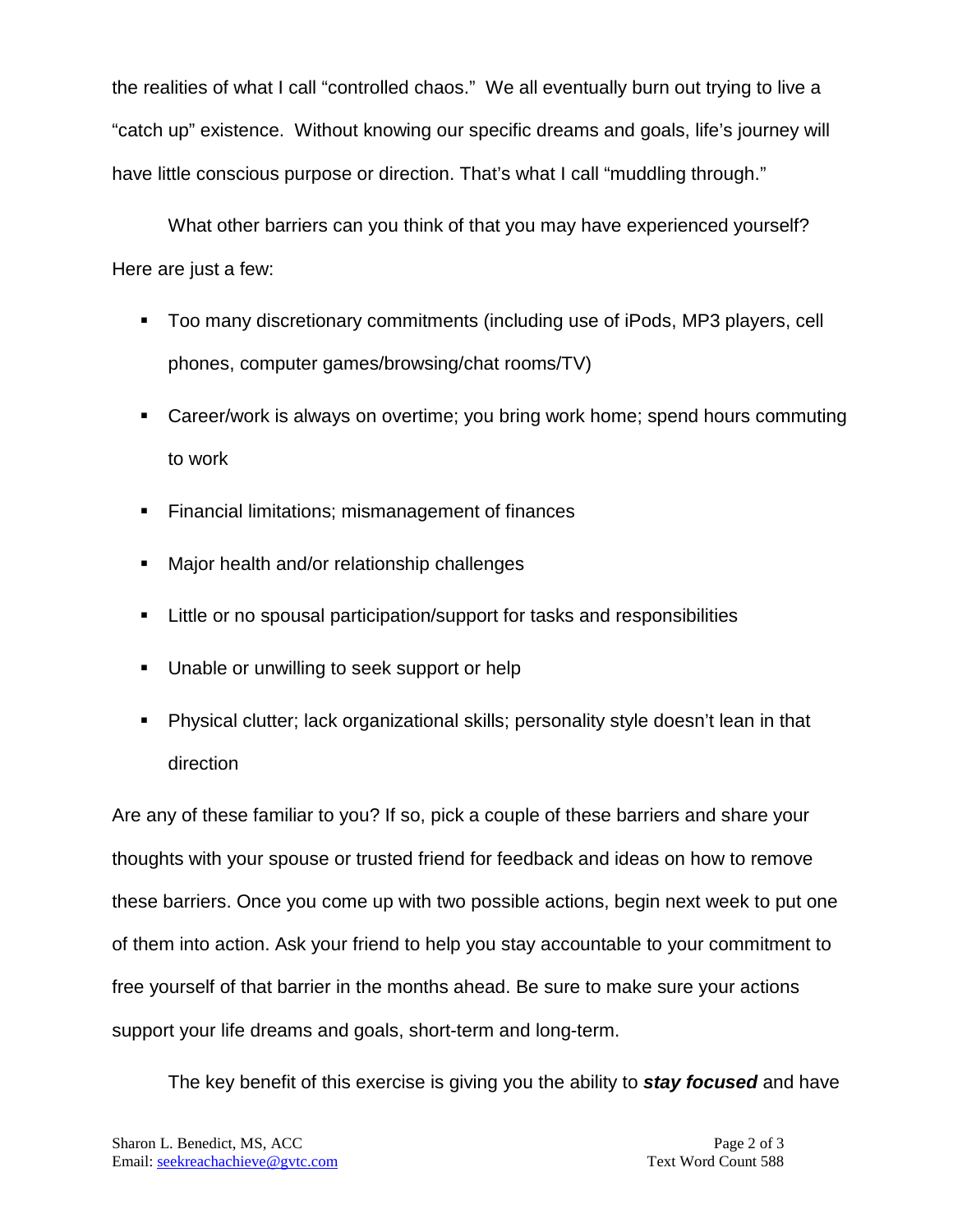the greatest potential for achieving your lifetime goals. Other benefits you will experience are:

- Reduced stress for you and your family.
- **Enhanced passion and lasting commitment for your dreams & goals.**
- **More time for you.**

--

- **Improved productivity at work and home.**
- **Better alignment of activities by coordinating tasks and activities.**

So, begin today "having the time of your life" strategically managing your time and life!

Sharon L. Benedict, MS, ACC, is a certified life wellness coach-consultant, specializing in life skills, wellness, and creative arts development for individuals, businesses and organizations [\(www.harvestenterprises-sra.com\)](http://www.harvestenterprises-sra.com/).She welcomes your questions and comments and can be contacted at [seekreachachieve@gvtc.com.](mailto:seekreachachieve@gvtc.com)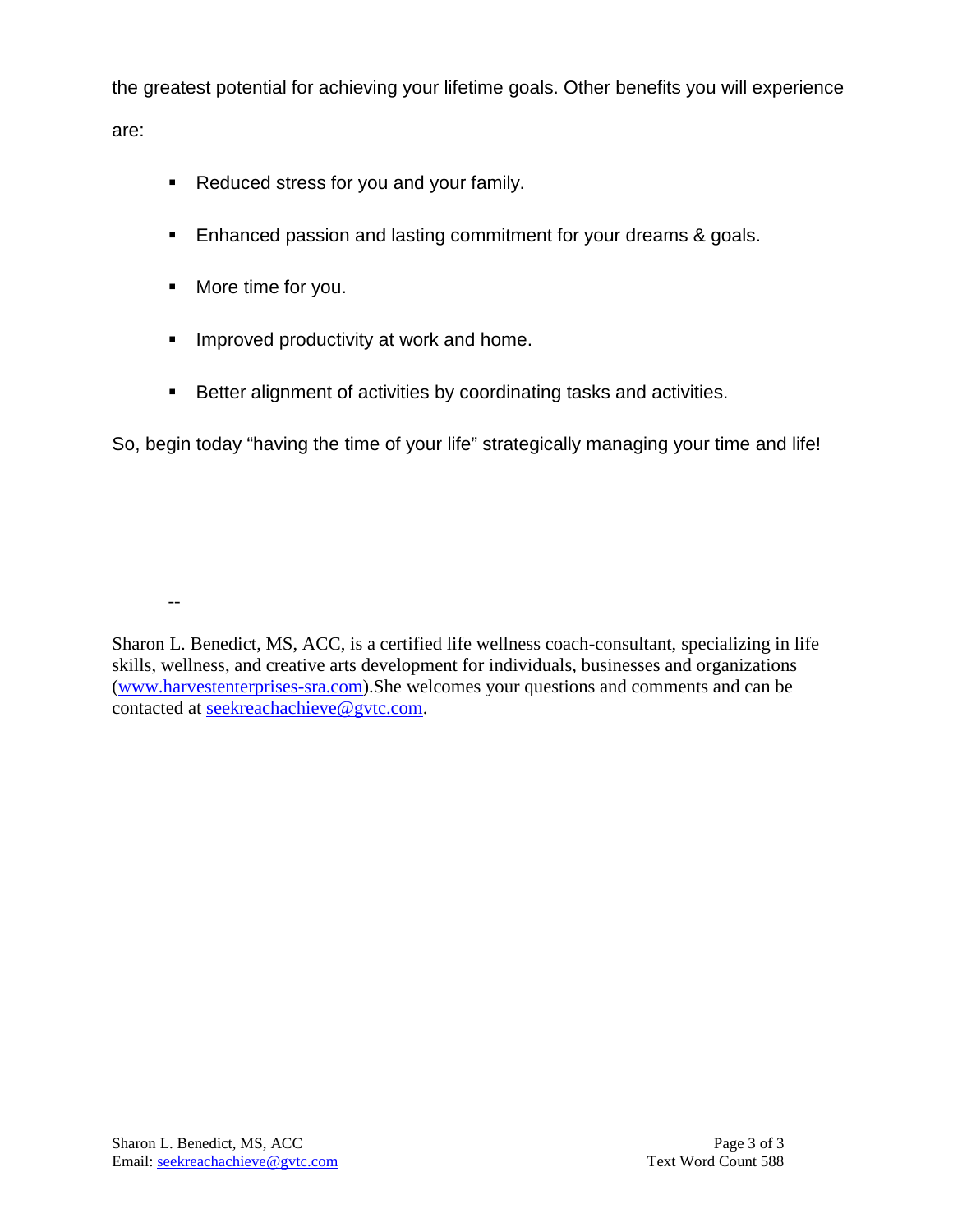*From the Heart...*



## **Time management from the inside out**

(published in Boerne Star, Friday, February 19, 2010)

What motivates you the most in managing your time? For many of us it always being in the "urgent" mode; which often times ends up putting what's really important on the sidelines. And life then just rushes by with many things left undone.

One thing we really all know is...Whatever motivates you drives your choices in life.

Are those motivators *intrinsic or extrinsic?* Extrinsic motivators are all about the

**"Shoulds,"** coming from the outside/external pressures. You...

- **You always tell yourself "I have to" or "I should."**
- **Need continual outside/external pressure to take action.**
- **Discover that lasting behavioral changes never happen.**
- **Are more focused on the product, outcome, and the future.**
- **Have no fun in it.**

Intrinsic motivators come from the inside/internal "wants". You...

- **Are motivated from the inside.**
- **Always say to yourself "I do this because I want to. I do this because it is important to me."**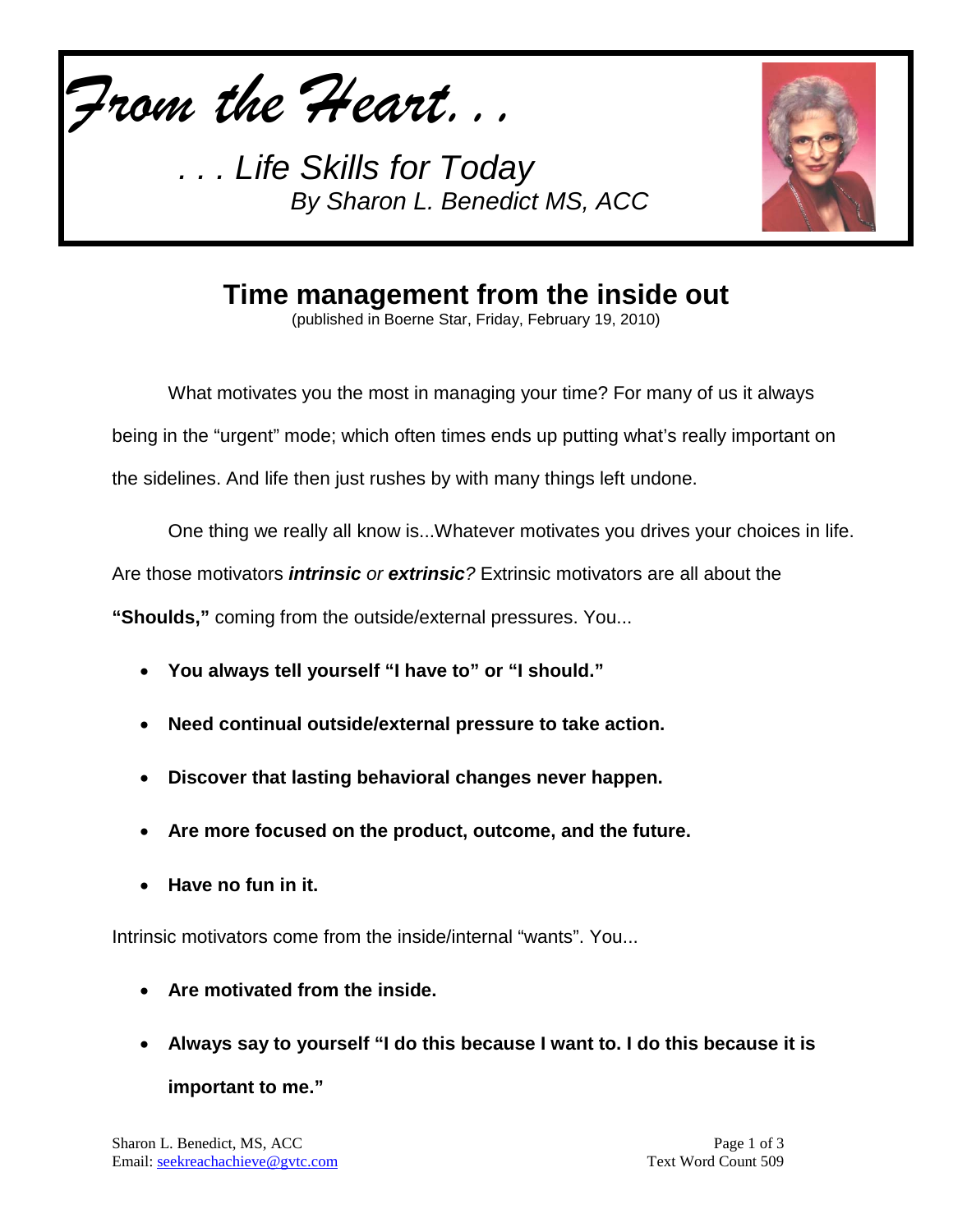- **Discover lasting behavioral change always happens.**
- **Are more focused on the process, seek mastery, and are fully present in the moment.**
- **Enjoy it.**

What do you believe are your **extrinsic motivator**? What do you believe are your **intrinsic** motivators? Be as specific as possible for both. Write them down and spend some quiet time reflecting on how you can increase your intrinsic motivators. Seek out help with family or a close friend. Here's a hint to increasing your intrinsic motivators: Wherever you have fun and find joy, connect it with the task to be done. Give it a try. One example is...if you love to dance. join a dance class or find a dance hall; and start exercising! Just decide not to drink and dance! It's safer that way! And if you do, by all means don't drive!

Making an intrinsic *Mindset Shift* is essential for getting free from *muddling through*; and making lasting changes in your life before time catches up with you. Yet, be kind to yourself. We all experience extrinsic and intrinsic motivators in certain areas of life. The goal is to have more intrinsic ones that help us gauge our time and action for any task or activity—living from the inside out.

Time as well as money management is really life management *the SMART way*:

## *S***pecific,** *M***easurable,** *A***ttainable/Actionable,** *R***ealistic/Relevant,** *T***ime-phased**

The SMART way involves taking a look at the time and resources needed for each activity and task, in the present and throughout your life. Sadly, for many Americans today, no more than about 10% establish a life plan. The majority fall into one of these—**no plan, wrong plan, outdated plan**. Keep in mind, *People rarely achieve what they do not*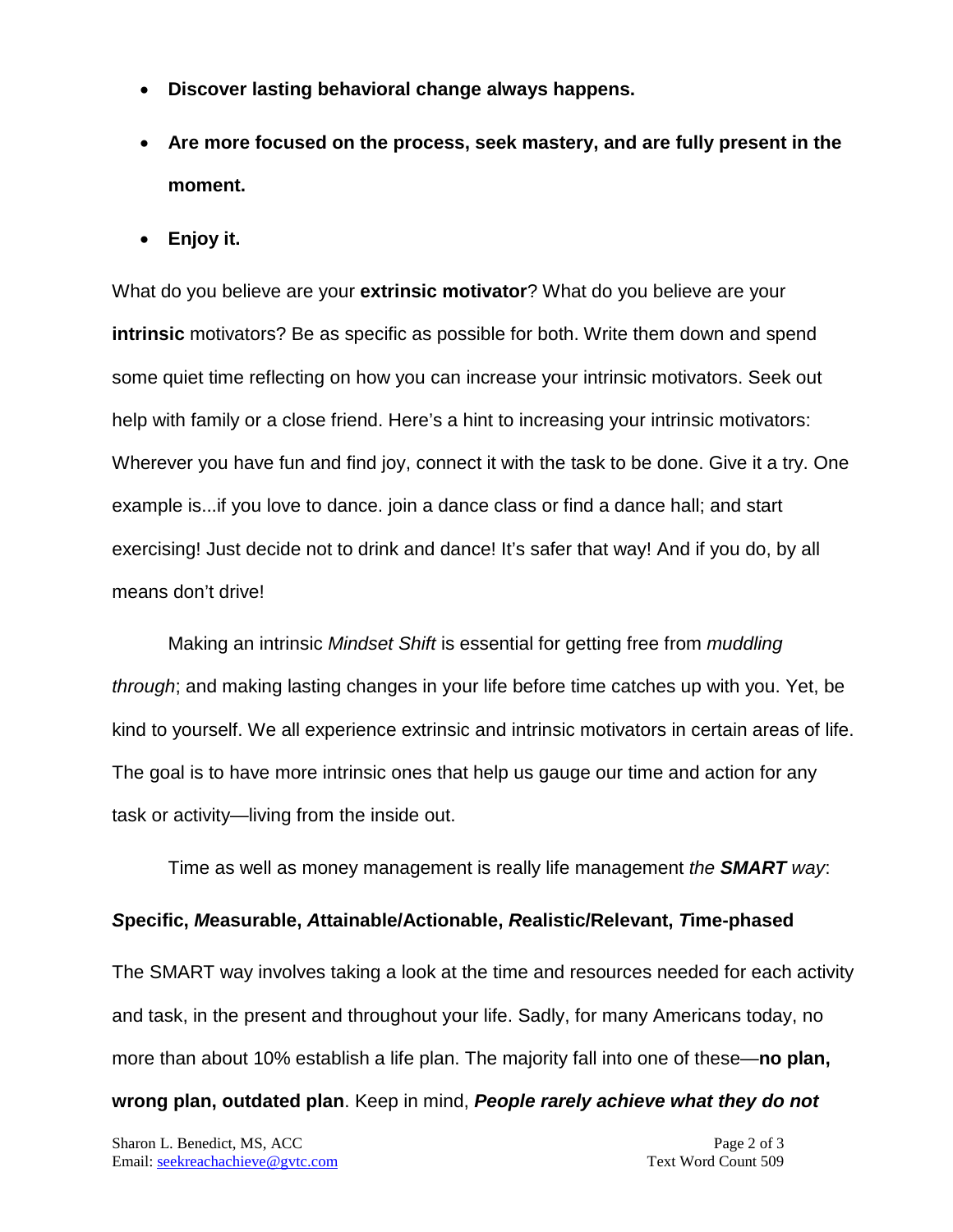*plan and work for.* Consider how you do or don't plan the way you use your time during this coming week. In the next article, SMART time management will be discussed in more detail.

Sharon L. Benedict, MS, ACC, is a certified life wellness coach-consultant, specializing in life skills, wellness, and creative arts development for individuals, businesses and organizations [\(www.harvestenterprises-sra.com\)](http://www.harvestenterprises-sra.com/).She welcomes your questions and comments and can be contacted at [seekreachachieve@gvtc.com.](mailto:seekreachachieve@gvtc.com)

--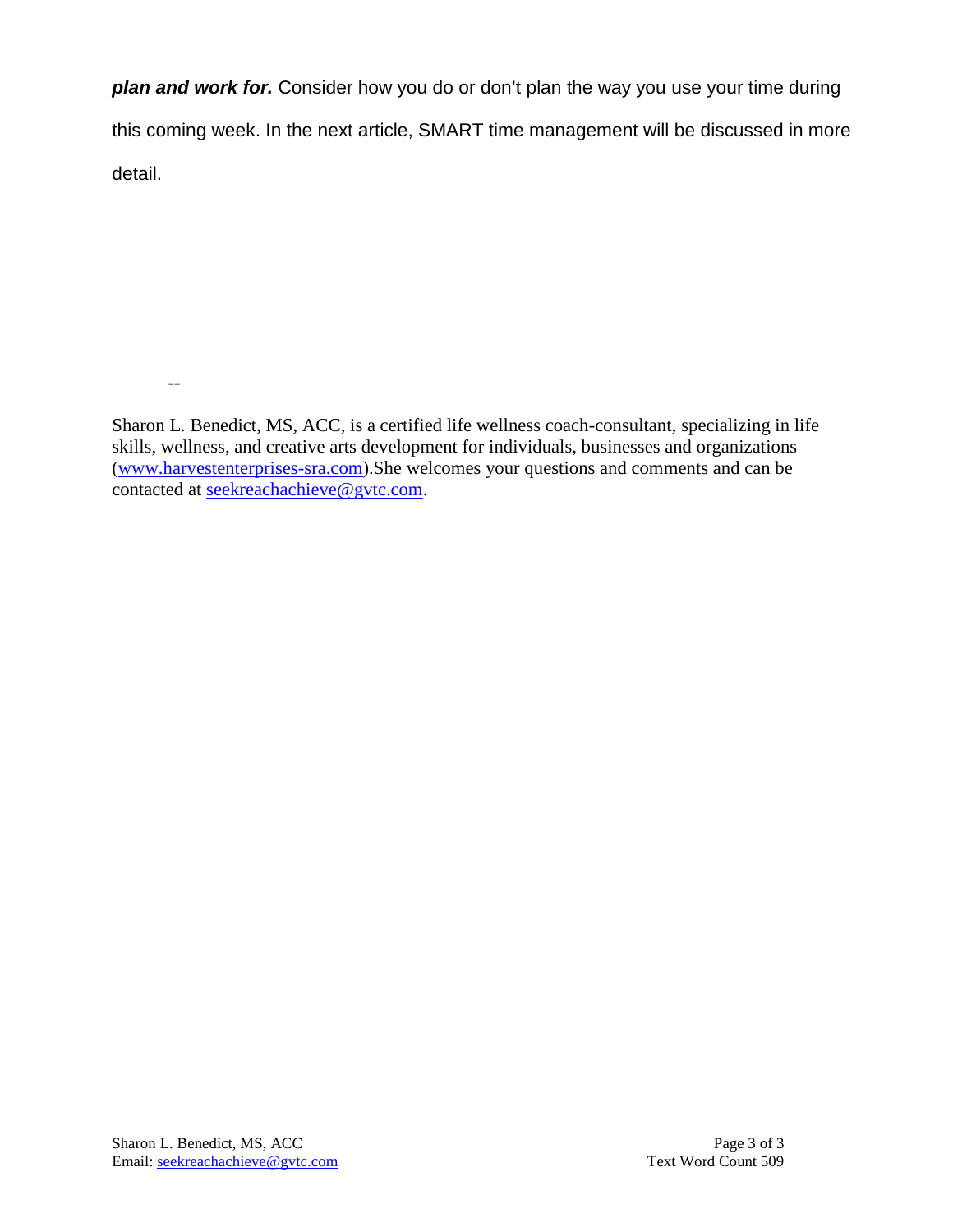*From the Heart...*



**Time your life the SMART way**

(published in Boerne Star, Friday, February 26, 2010)

As you look around the corner of your world, your community, your home, your family, are the words *hurried, harassed, out of control, and overwhelmed* frequent visitors? As offered by my friend, coaching colleague, and president of *Choose To Be*  ministries [\(www.choosetobe.org\)](http://www.choosetobe.org/), Carolyn Sledge, how about exchanging those words for *happy, hallowed, ordered, and overflowing*? I encourage you to be one of those 10% who commit to an ongoing strategic life plan.

The time estimated for doing certain tasks or activities are often over- or underestimated. The intensity of the activity may be more than expected. Your energy and emotional level also impact your mental and physical abilities for finishing the task or activity. Commuting back and forth to work is a major American pastime. According to the Bureau of Transportation, about 3.3 million Americans travel 50 miles or more one way to get to work. They commute these distances 329 million times a year. This averages over 61.6 billion annual commutes to and/or from work, with about 19% being "stretch commutes"—meaning 100 miles+ one way. Then add the hours we watch TV.

These are just two ways time flies for the average American each day. How about giving yourself a break by purposefully charting the use of your time, the SMART way? For most of us, time management involves managing yourself, others, doing some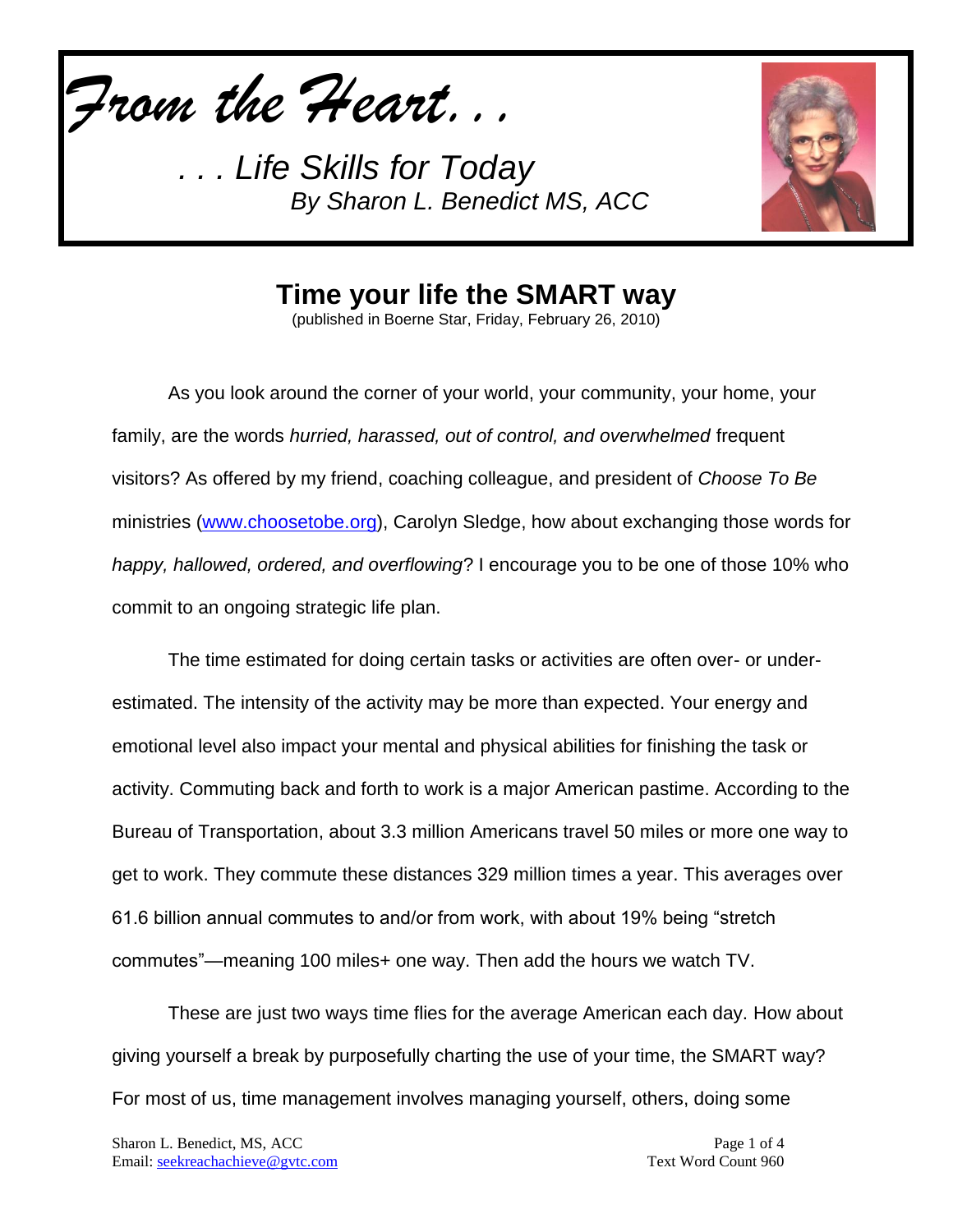planning/goal setting, and getting the desired results or outcomes. Goals involve the w*hat, why, when, where, with whom,* and *how* of SMART goal setting. So, let's start with what SMART means to get you started in the right direction.

**The "S" of SMART:** Goals should be clearly defined and emphasize what you want to happen and why. Specifics help you focus on what you are going to do. Use direct action words to describe What you want to do. For example, "I want to lose 10 lbs" is specific, not "I want to lose weight."

**The "M" of SMART:** Goals that are Measurable say it is manageable through a short-term as well as a long-term process. When you can measure your progress, you can then build confidence that shows change has occurred; and continue to stay on track toward reaching your target dates.

**The "A" of SMART:** Goals that are most important to you, Attainable and Actionable say you have begun to figure out ways you can make that goal come true. You develop the attitudes, abilities, skills, and financial capacity to reach them. You start to see previously overlooked opportunities for bringing you closer to your goals. Attainable goals are mastered in bite-size pieces; and not so far out of reach that your motivation and confidence is shaken along the way. Good intentions do count, but those nagging gremlins will try to tell you that it's too much for you and just forget it. The goal needs to stretch you just enough so you can feel you can do it. You are in direct control of your step-by-step actions. If you seek to lose 20lbs in just one week, we all know that it's not only unattainable but also unrealistic. A goal of loosing 1lb every one or two weeks is definitely attainable and realistic in achieving your ultimate goal.

**The "R" of SMART:** Realistic goals are relevant doable goals. It's not a vertical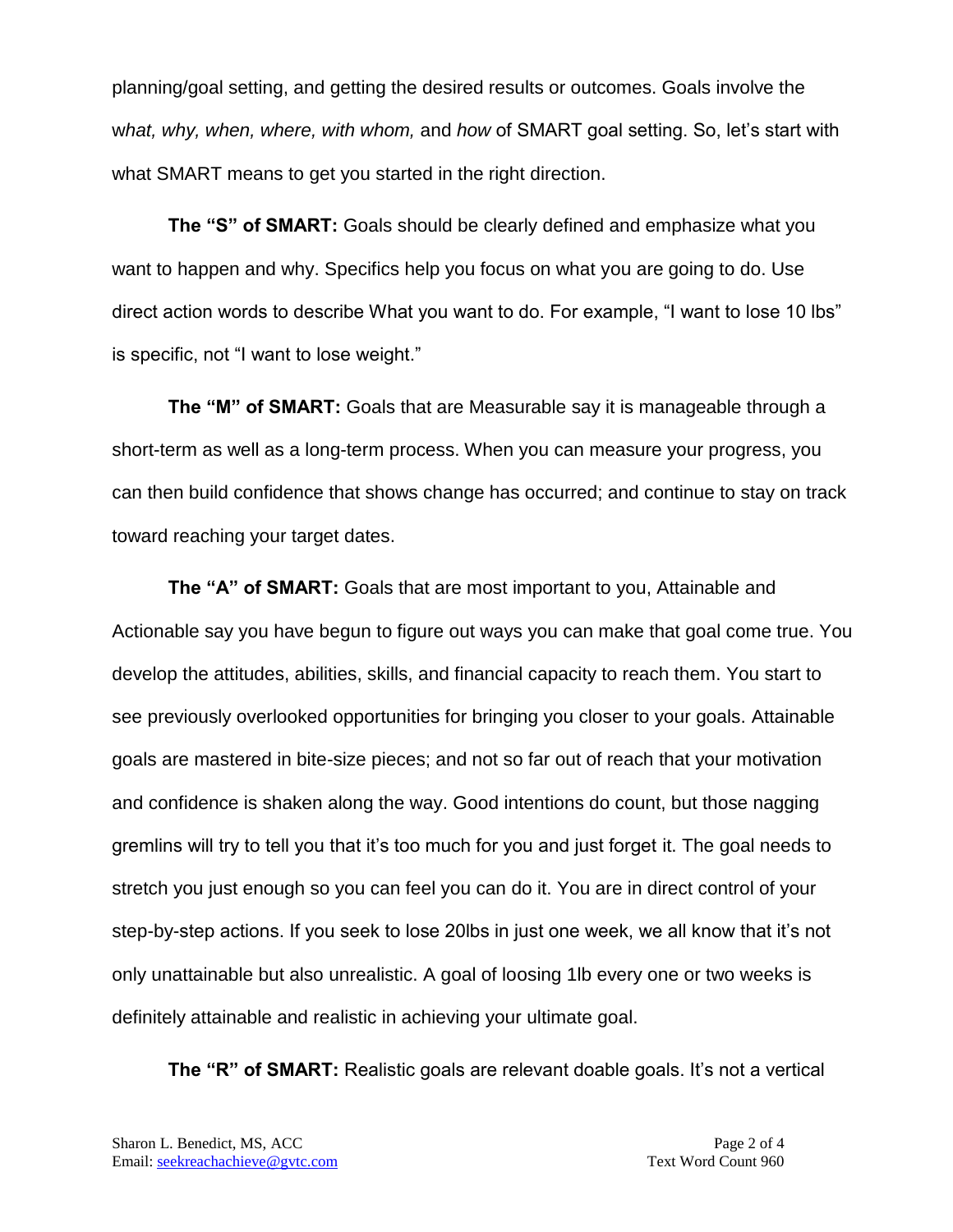climb but an achievable slope with the skills needed already available. Your overall strategy and goals allow for a gradual progress toward achieving your goal. This strategy stretches you and even pushes you a little but won't break your commitment or ability to keep moving forward. It supports where you are in the moment. Setting a "never again" goal, whether with eating cake or chocolate, needs to be clarified when setting the specifics. Too difficult of a goal sets you up for feelings of failure. Instead, think about what outcome is best for your own health and wellbeing. What other ways can you state your goal and are more realistic? How about focusing on the positive rather than the negative? It may be more realistic to currently commit to eating an extra piece of fruit per day as you work towards reducing your intake of cakes and cookies. But make sure the goal takes some effort! Set the goal high enough for a satisfying accomplishment.

**The "T" of SMART:** Timely goals set in a time frame that successfully moves you through the short-term and long-term strategies. For example, you can start with next week, in three months, six months, then two years. Choose whatever supports your specific, measurable, attainable, realistic goal. Don't be too vague; set a time that says this goal is important in your life and has a sense of urgency motivating you to action now and with each step.

**Remember, it is important to understand that although planning may set the course, it doesn't always control the outcome.** Achievements are great, but life is truly lived by the lessons we learn and the relationships we are blessed with. And strategic planning definitely helps tip the scale more in your favor. Be encouraged that life changes do not happen all at once. Success is possible, one step at a time. Most life goals are built on small daily steps toward a larger goal. As you look over your daily life, you may have portions of your goals already set in place! In the next month's articles, the focus will